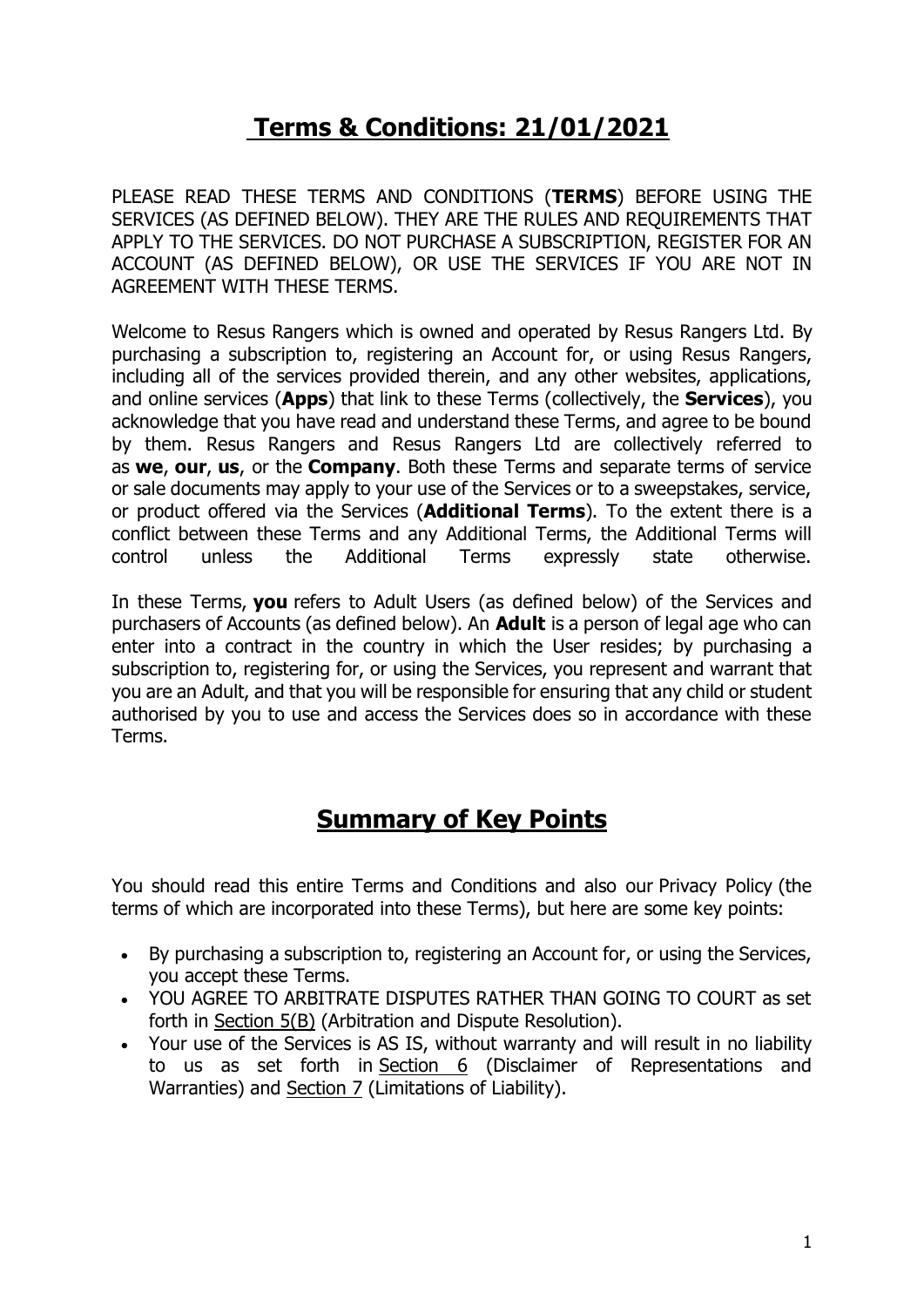# **Table of Contents**

- 1. Accounts, [Passwords,](#page-2-0) and Payments
- 2. Services [Ownership](#page-3-0) and License
- 3. Services and Content Use [Restrictions](#page-4-0)
- 4. Linking to and from Our [Services](#page-4-1)
- 5. Governing [Law/Jurisdiction](#page-5-0)
- 6. Disclaimer of [Representations](#page-7-0) and Warranties
- 7. [Limitations](#page-7-1) of Liability
- 8. [Indemnity](#page-8-0)
- 9. [Infringement](#page-9-0) Policy and Reporting Procedure
- 10[.Data Protection: GDPR](#page-9-1)
- 11[.Wireless](#page-10-0) Features
- 12. Submission of Feedback
- 13.General [Provisions](#page-11-0)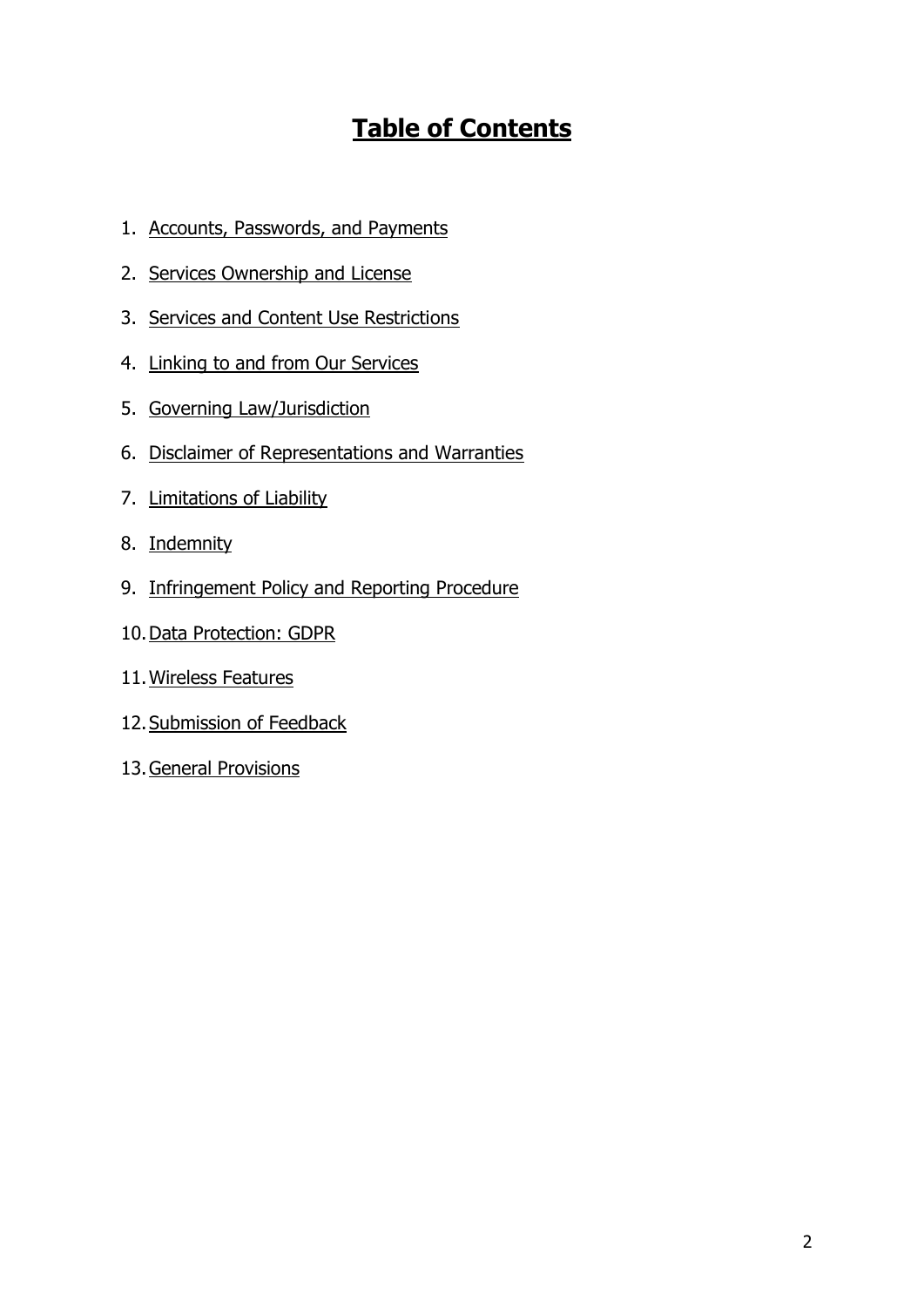# **1. Accounts, Passwords, and Payments**

- <span id="page-2-0"></span>**A. Accounts Registration.** In order to register an account you must be authorised to do so by your school. This account will then be authorised and activated by our Administration Team within one working day.
- **B. Passwords and Account Access.** Every Account has one designated User who must be at least 18 years of age. You are responsible for maintaining the confidentiality of your password and Account information. You agree that:
	- (i) You will provide complete and accurate registration information about yourself and any individual you authorise to access your Account and keep your Account information up to date.
	- (ii) You are solely responsible for all activities that occur under your Account.
	- (iii)You will notify us immediately of any unauthorised Account use.
	- (iv)We are in no way responsible for any loss that you may incur as a result of any unauthorised use of your Account and password.
	- (v) You will not sell, transfer, or assign your Account or any Account rights.

If we learn that an ineligible User has created an Account, we may seek confirmation of the User's status or deactivate the Account, without notice to the ineligible User.

- **C. Account Fees.** We charge a subscription fee to access the Resus Rangers learning programme and also a one-off charge for the Resus Rangers workshops. All fees are payable in accordance with payment terms in effect at the time the fee or the charge becomes payable. We may offer promotional trial subscriptions to access the Services at special discounted prices. Please note that we do not provide price protection or refunds for existing subscribers in the event of a price drop or promotional offering for new subscribers. Failure to pay any fees may result in your inability to access or use the Services.
	- (i) **Subscription Renewal.** By activating your Account, you agree that we may renew your subscription automatically for the same subscription term on the next business day after your previous subscription ends. For example: If you register on February 1 2020, your subscription will automatically renew on February 1 2021, February 1 2022, and so on. You authorise us to charge you for the subscription term, unless you cancel your Account prior to its renewal date through the procedures described in the **Subscription Cancellation** section below.
	- (ii) **Subscription Cancellation.** To cancel any subscription and avoid future billing, you may cancel such subscription prior to its renewal date by contacting our Customer Enquiries team. If you contact Enquiries, please know that we endeavour to have customer requests handled within 14 working days; however, we cannot guarantee that your cancellation will be registered within that time period. For all Accounts, you will continue to have access to your Account for the period of time that has been prepaid. Please note that we do not provide full or partial refunds for prepaid sums.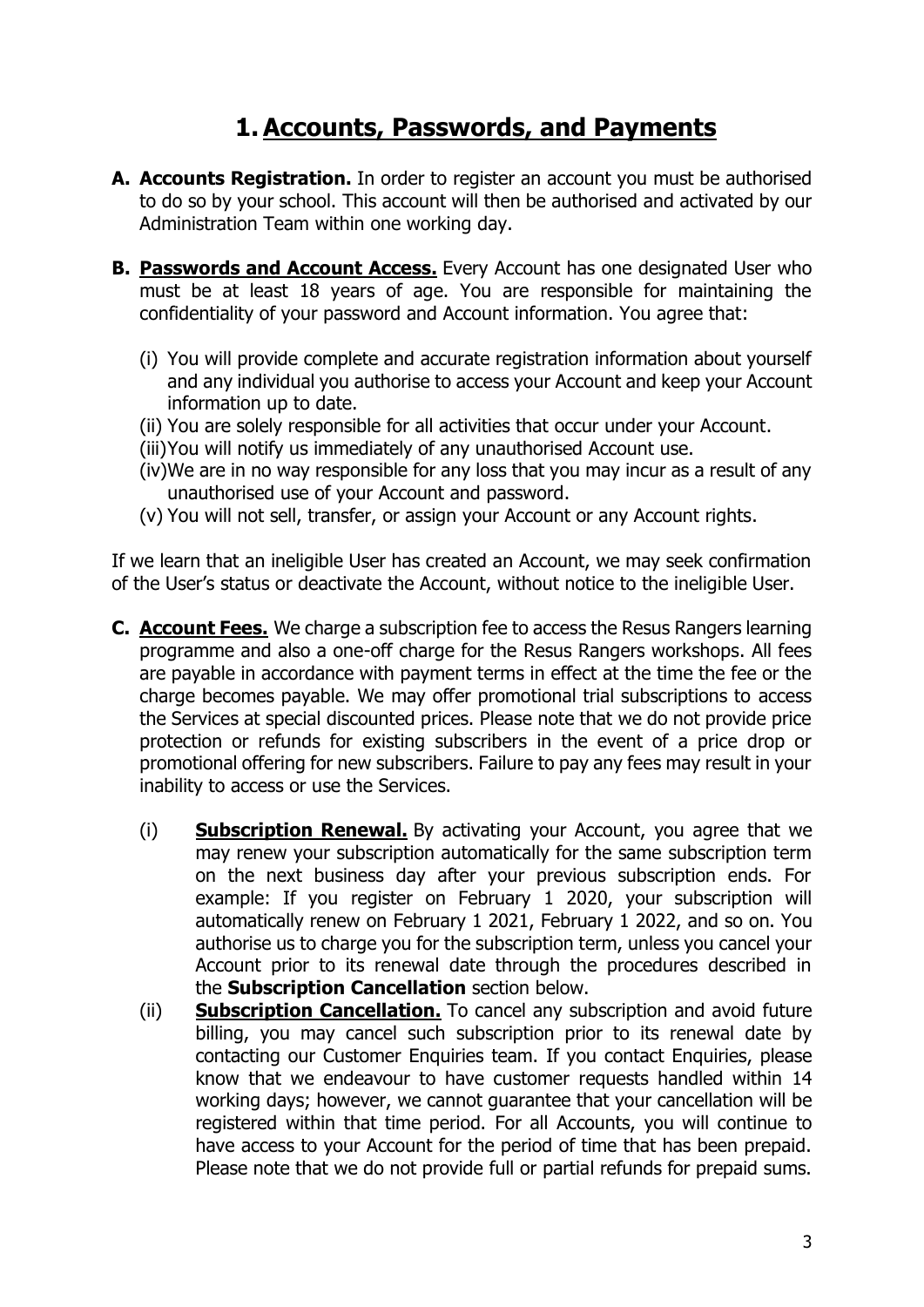In any event, you will be able to continue to use the Services throughout the remainder of the subscription period for which you have already paid.

**D. Payment.** Payment for our workshops must be made via bank transfer. Bank details are provided on the invoice which is sent once the booking form has been received. Payment must be made within its entirety and within 30 days of receipt of invoice. Failure to do so will result in your booking being cancelled and you may be liable to further charges.

### **2. Services Ownership and License**

- <span id="page-3-0"></span>**A. Ownership.** As between us and you, the Services (including past, present, and future versions) are owned and controlled by us and their Content is protected by U.K. and international copyright, trademark, trade dress, patent, and other intellectual property rights and laws to the fullest extent possible. **Content** means all text, graphics, user interfaces, visual interfaces, photographs, logos, sounds, music, artwork, and computer code displayed on or available through the Services and the design, structure, selection, coordination, expression, and arrangement of such materials including, without limitation, (i) materials and other items relating to us and our products and services, including, without limitation, all activities, printables, characters, photographs, audio clips, sounds, pictures, videos, and animation; (ii) trademarks, logos, trade names, service marks, and trade identities of various parties, including ours (collectively, **Trademarks**); and (iii) other forms of intellectual property.
- **B. Limited License.** Subject to your strict compliance with these Terms, any applicable Additional Terms, and your payment of any applicable subscription fees, we grant you a limited, nonexclusive, revocable, non-assignable and nontransferable license (**License**) to access, display, view, use, play, and/or print one copy (excluding certain printable activities made available through the Services, which indicate that they may be printed multiple times) of the Content on a personal computer, mobile phone or other wireless device, or other internetenabled device (each, an **Internet Device**) for your personal, non-commercial use only, that is to say, teachers may use Content from the Services for educating their pupils and other Users' use is limited to personal use). The License does not give you any ownership of, or any other intellectual property interest in, any Content or the Services, and you cannot otherwise use the Content or the Services without our express prior written permission. All rights not expressly granted to you are reserved by us and/or our licensors and other third parties. Except as expressly provided in these Terms or with Company's express prior written consent, no part of the Services and no Content may be used, copied, reproduced, distributed, uploaded, posted, publicly displayed, translated, transmitted, broadcast, sold, licensed or otherwise exploited for any purpose whatsoever. Any unauthorised use of any Content or the Services for any purpose is prohibited.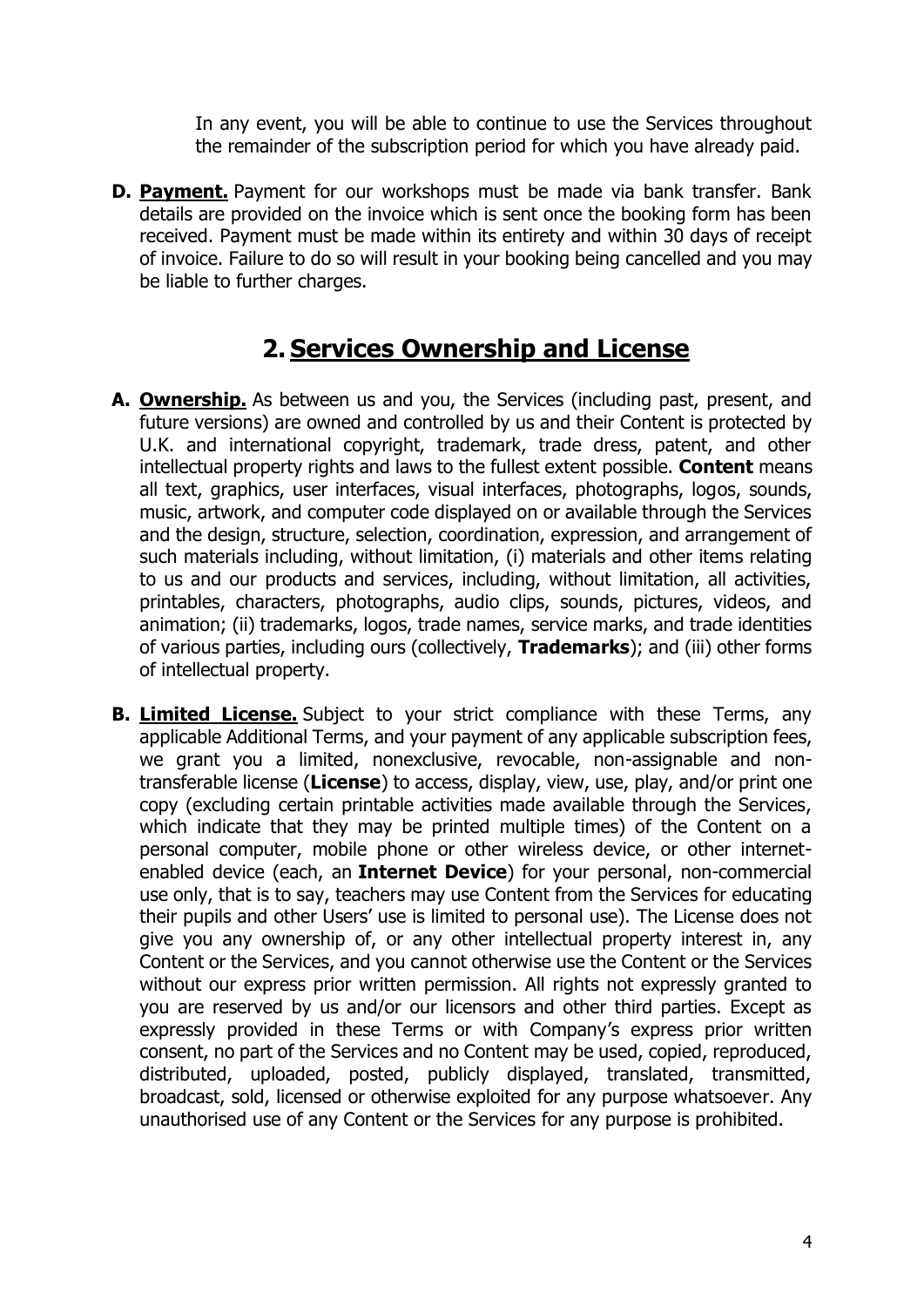# **3. Services and Content Use Restrictions**

<span id="page-4-0"></span>You agree that you will not:

- (i) Engage in any activities, including, without limitation, the uploading, posting, emailing, or transmitting of User-Generated Content, that: (a) Attempt to or do harm to us, the Services, or any others.
	- (b) Are unlawful, false, inaccurate, misleading, offensive, obscene, lewd, violent, harassing, threatening, abusive, tortious, defamatory, invasive of another's privacy, or are otherwise objectionable to us, in our sole discretion.
	- (c) Violate any right of any third party, including, without limitation, the uploading, posting, emailing, or transmitting of User-Generated Content that violates another person's intellectual property right, right of privacy, right of publicity, trade secret right, or other proprietary right.
- (ii) Reverse engineer, disassemble, or modify any source or object code or any software or other products, services, or processes accessible through the Services, install any software, file, or code on the Services that is not authorised by Company, or attempt to do so.
- (iii) Engage in any activity (other than the use of specific features of the Services, such as Site Timer or Activity Blocker) that interferes with a user's access to the Services or the proper operation of the Services.
- (iv) Access or collect information from the Services using automated means (such as through scripts, robots scrapers, or spiders).
- (v) Use any meta tags or other "hidden text" utilizing any of our Trademarks.
- (vi) Interfere with or circumvent any security feature of the Services or any feature that restricts or enforces limitations on the use of or access to the Services or its Content.
- (vii) Use the Services for commercial or political purposes.
- (viii) Disclose, harvest, or otherwise collect information, including email addresses or other private information about any third party, without that party's express consent.
- (ix) Otherwise violate these Terms, or any Additional Terms, or solicit, encourage, or facilitate anyone else to do so.

# **4. Linking to and from Our Services**

<span id="page-4-1"></span>When linking to our Services, you must adhere to the following requirements:

- (i) The link to the Services must not damage, disparage, present false information about or tarnish the goodwill associated with any of our Trademarks, products, services and/or intellectual property.
- (ii) The link to the Services must not create the false appearance that your website and/or organization is sponsored by, endorsed by, affiliated with, or associated with us.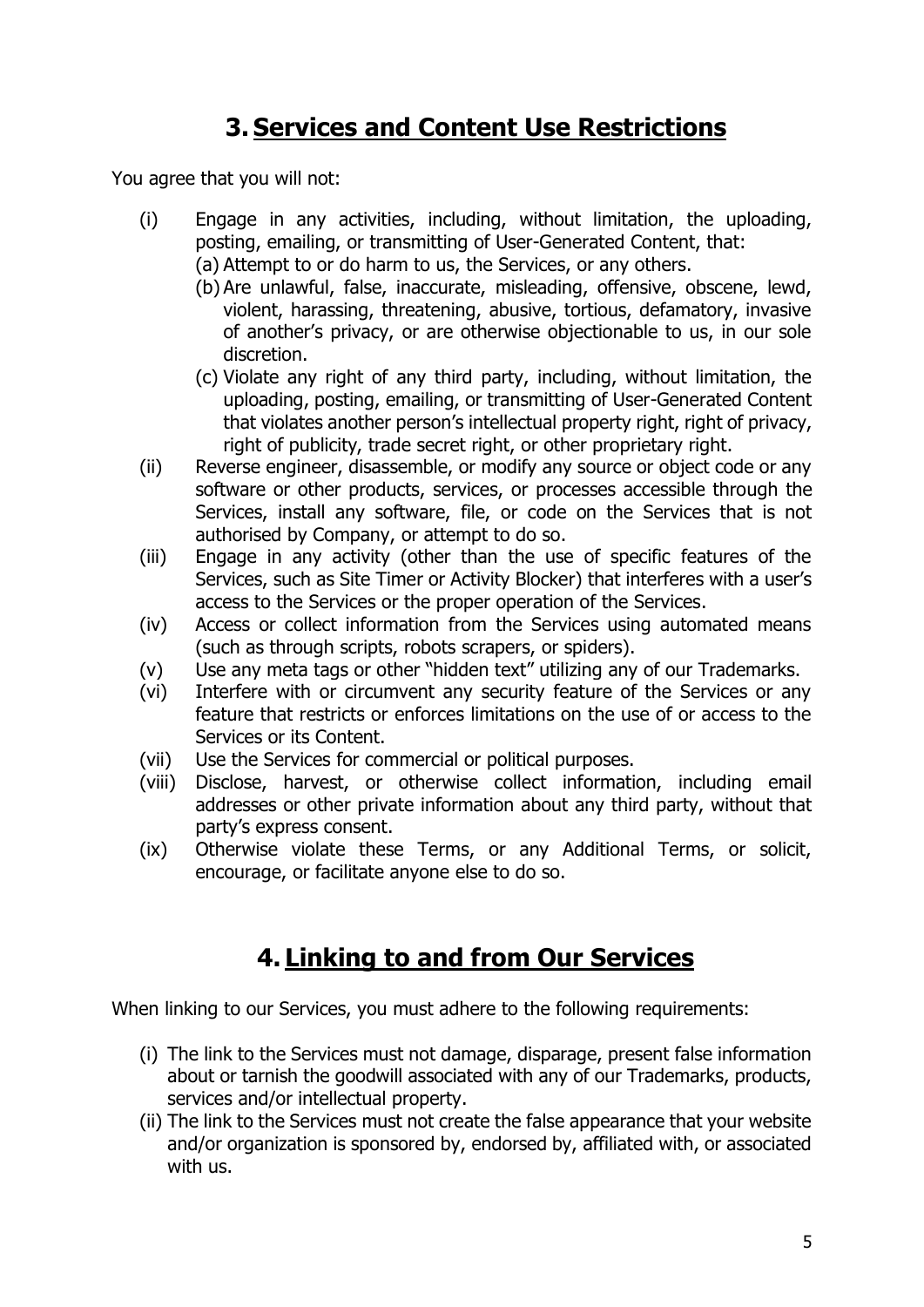- (iii)With the sole exception of authorised Library Accounts, no one may "frame" the Services or create a browser environment around any of the Content
- (iv)You may not link to the Services from a website that is unlawful, abusive, indecent, or obscene; that promotes violence or illegal acts; that contains expressions of racism; that is libellous, defamatory, scandalous, or inflammatory; or that we otherwise deem inappropriate in our sole discretion. We reserve the right to prohibit linking to the Services for any reason, in our sole and absolute discretion, even if the linking complies with the requirements described above.

# **5. Governing Law/Jurisdiction**

- <span id="page-5-0"></span>**A. Governing Law/Jurisdiction.** THESE TERMS, AND ANY ADDITIONAL TERMS, WILL BE GOVERNED BY AND CONSTRUED IN ACCORDANCE WITH THE LAWS OF THE UNITED KINGDOM, WITHOUT REGARD TO ITS CONFLICTS OF LAWS PRINCIPLES.
- **B. Arbitration and Dispute Resolution.** If any controversy, allegation, or claim arises out of or relates to the Services, these Terms, or any Additional Terms (collectively, **Dispute**), you and we agree to the following resolution process with respect to the Dispute. To most efficiently resolve any Dispute, you and we agree to first discuss the Dispute informally for at least 30 days. To do so, the party who wants to raise the Dispute must first send to the other party a notice that must include (1) a description of the Dispute and (2) a proposed resolution (together, the **Dispute Notice**). If you want to raise a Dispute, you must send your Dispute Notice by certified mail to Basepoint Business Centre, Denton Island, Newhaven, BN9 9BA, and address the Dispute Notice to Resus Rangers Ltd. If we would like to subsequently discuss your Dispute Notice with you, we will contact you by using the contact information included with your Dispute Notice. If we want to raise a Dispute, we will send our Dispute Notice to you at the email address that we have on file for you. If we do not have a valid email address on file for you, we will send our Dispute Notice to you through a means that complies with the service of process rules in the United Kingdom. If you and the Company do not reach an agreed-upon resolution within 30 days of receipt of the Dispute Notice, you and the Company agree that the Dispute will be resolved solely by binding arbitration in accordance with the then-current Commercial Arbitration Rules of the London Court of International Arbitration (**LCIA**). One or more persons (usually lawyers or professionals in a relevant industry) are appointed as "arbitrators" to decide the dispute. In resolving the Dispute, the arbitrator will consider applicable law, the provisions of these Terms and any Additional Terms, and any facts based upon the record and no other basis, and will issue a reasoned decision. For more information, visit:

<https://www.lcia.org/>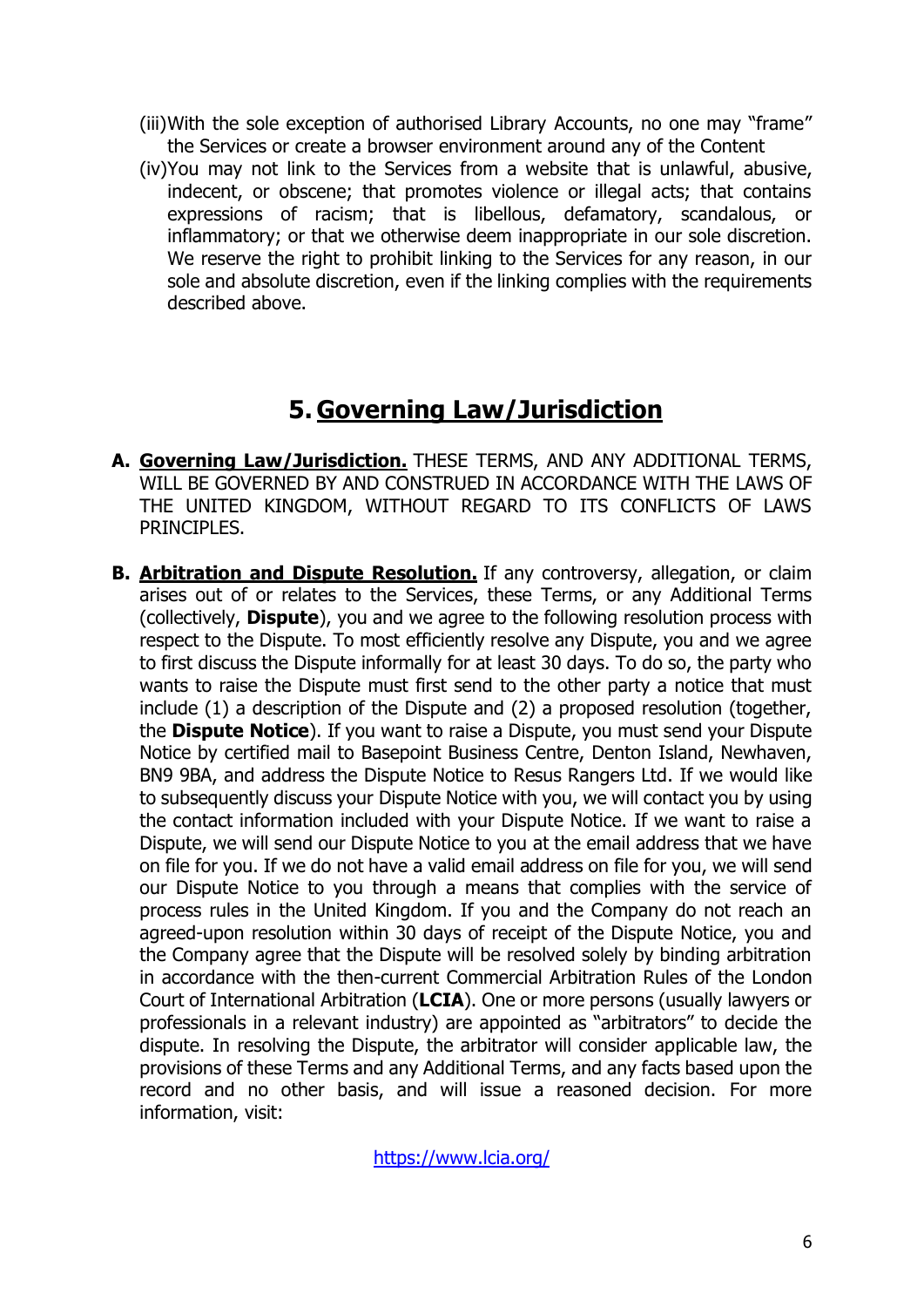- (i) **Nature, Limitations, and Location of Alternative Dispute Resolution.** In arbitration, as with a court, the arbitrator will resolve the submitted Dispute and can issue a decision consistent with this Section 6. However, WITH ARBITRATION, THERE IS NO JUDGE OR JURY; THE ARBITRATION PROCEEDINGS AND ARBITRATION ARE SUBJECT TO CERTAIN CONFIDENTIALITY RULES; AND JUDICIAL REVIEW OF THE ARBITRATION OUTCOME IS LIMITED. All parties to the arbitration will have the right, at their own expense, to be represented by an attorney or other advocate of their choosing. If an in-person arbitration hearing is required, then it will be conducted in the area where you are a resident at the time the Dispute is submitted to arbitration. You and we will pay the administrative and arbitrator's fees and other costs in accordance with the applicable arbitration rules, but if applicable arbitration rules or laws require us to pay a greater portion or all of such fees and costs in order for this Section 5 to be enforceable, then we will have the right to elect to pay the fees and costs and proceed to arbitration. Discovery will be permitted pursuant to the applicable arbitration rules. The arbitrator's decision must consist of a written statement stating the disposition of each claim of the Dispute, and must provide a statement of the essential findings and conclusions on which the decision and any award (if any) is based. Judgment on the arbitration decision and award (if any) may be entered into any court that has jurisdiction over the parties.
- (ii) **Small Claims Matters Are Excluded.** Either of us may bring a qualifying claim of Disputes in small claims court.
- **C. Injunctive Relief.** The foregoing provisions of this Section 5 will not apply to any legal action taken by either party to seek an injunction or other equitable relief in conjunction with any intellectual property claim or claim related to unauthorised access to data through the Services (including, but not limited to, claims related to patent, copyright, trademark, and trade secrets, and claims relating to the access or retrieval of data through the Services using an automated process such as scraping).
- **D. Timing of Claim.** To help resolve any issues between you and us promptly and directly, you and the Company agree that any Dispute Notice must be sent, or that any small claims or injunctive relief complaint permitted under this Section 6 must be filed, within one year after the events giving rise to the Dispute arise; otherwise, the Dispute is waived.
- **E. No Class Actions.** You and the Company agree that any Disputes will be arbitrated only on an individual basis and will not be consolidated with any other arbitrations or other proceedings that involve any claim or controversy of any other party.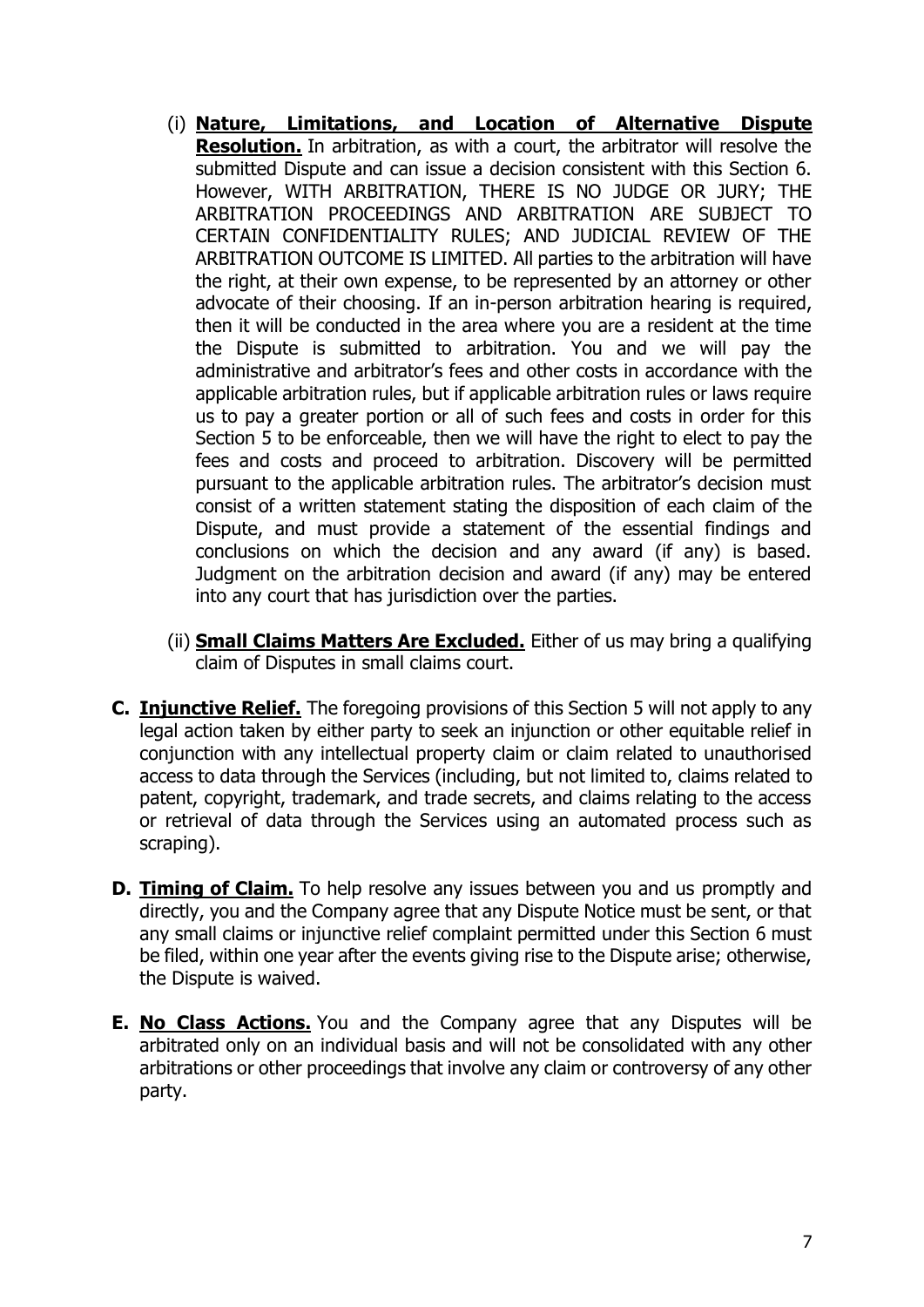# **6. Disclaimer of Representations and Warranties**

<span id="page-7-0"></span>YOUR ACCESS TO AND USE OF THE SERVICES IS AT YOUR SOLE RISK.

THE SERVICES ARE PROVIDED ON AN "AS IS," "AS AVAILABLE," AND "WITH ALL FAULTS" BASIS. Therefore, to the fullest extent permissible by law, we and our parent company, affiliates, subsidiaries, and each of their respective employees, officers, directors, members, managers, shareholders, agents, vendors, licensors, licensees, contractors, customers, successors, and assigns (collectively, **Company Parties**), hereby to the maximum extent permissible by applicable law, disclaim and make no representations, warranties, endorsements, or promises, express or implied, as to the following:

- (i) The Services (and their Content).
- (ii) The functions, features, or any other elements on, or made accessible through, the Services.
- (iii)Any products, services, or instructions offered or referenced at or linked through the Services.
- (iv)Whether the Services (and their Content), or the servers that make the Services available, are free from any harmful components (including viruses, Trojan horses, and other technologies that could adversely impact your Internet Device).
- (v) The specific availability of the Services, and whether any defects in the Services will be repaired, or will be repaired in a particular time frame.
- (vi)Whether your use of the Services is lawful in any particular jurisdiction.

EXCEPTING ONLY AS MAY BE SPECIFICALLY SET FORTH IN ANY ADDITIONAL TERMS, THE COMPANY PARTIES HEREBY FURTHER DISCLAIM ALL WARRANTIES, EXPRESS OR IMPLIED, INCLUDING THE WARRANTIES OF MERCHANTABILITY, FITNESS FOR A PARTICULAR PURPOSE, NONINFRINGEMENT OR MISAPPROPRIATION OF INTELLECTUAL PROPERTY RIGHTS OF THIRD PARTIES, TITLE, CUSTOM, TRADE, QUIET ENJOYMENT, SYSTEM INTEGRATION, AND FREEDOM FROM ERRORS, COMPUTER VIRUSES OR OTHER HARMFUL ELEMENTS.

Some jurisdictions limit or do not allow the disclaimer of implied or other warranties, so the above disclaimers may not apply to the extent that such jurisdictions' laws are applicable.

# **7. Limitations of Liability**

<span id="page-7-1"></span>UNDER NO CIRCUMSTANCES WILL ANY COMPANY PARTIES BE RESPONSIBLE OR LIABLE FOR ANY LOSS OR DAMAGES OF ANY KIND, including personal injury or death or for any direct, indirect, economic, exemplary, special, punitive, incidental, or consequential losses or damages that are directly or indirectly related to:

(i) The Services (including the Content and the User-Generated Content).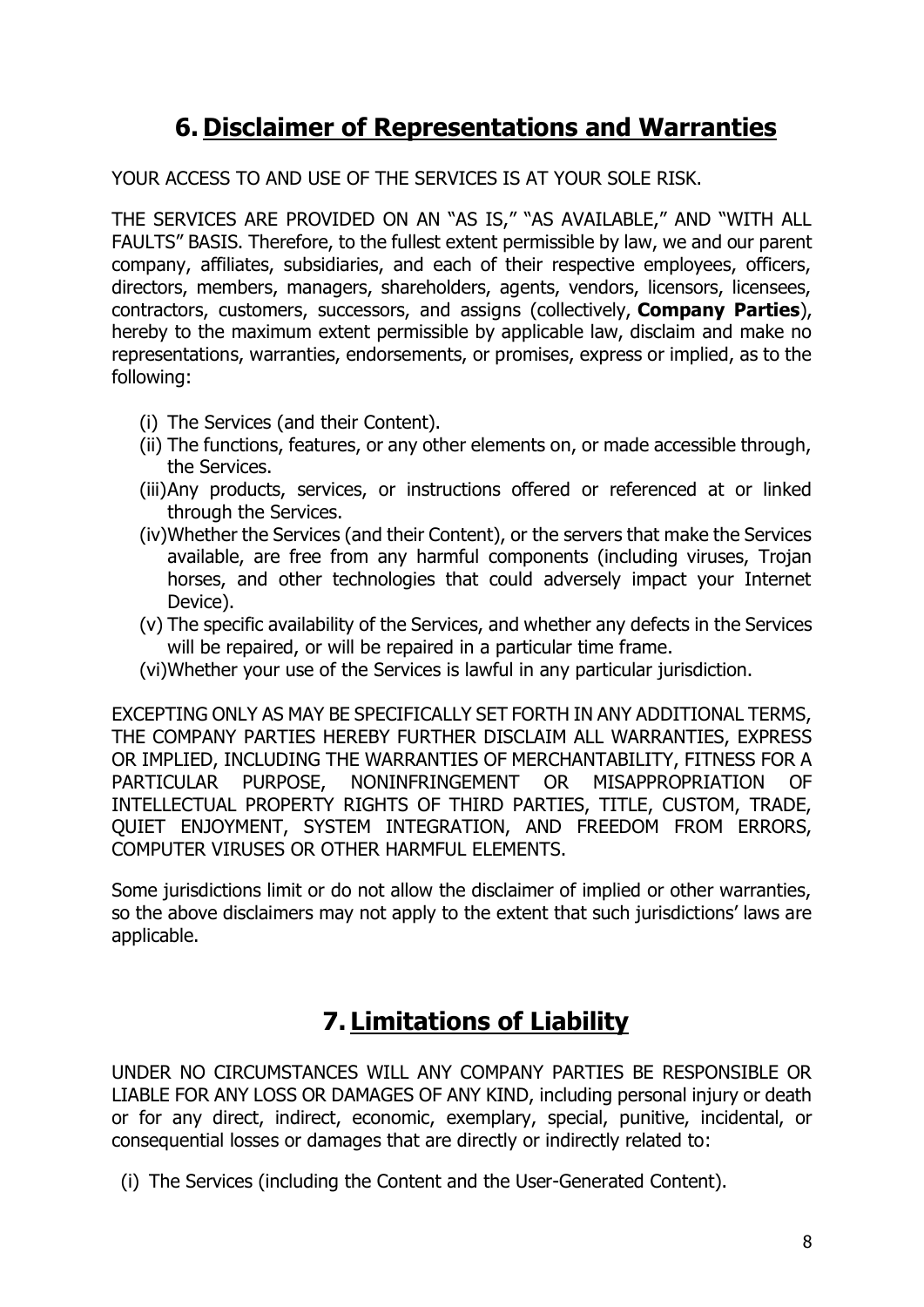- (ii) Your use of or inability to use the Services, or the performance of the Services.
- (iii) The failure of a Child to learn or otherwise benefit educationally from their use of the Services.
- (iv) Any action taken in connection with an investigation by Company Parties or law enforcement authorities regarding your access to or use of the Services.
- (v) Any action taken in connection with copyright or other intellectual property owners or other rights owners.
- (vi) Any errors or omissions in the Services' technical operation.
- (vii) Any damage to any user's computer, hardware, software, modem, or other equipment or technology, including damage from any security breach or from any virus, bugs, tampering, fraud, error, omission, interruption, defect, delay in operation or transmission, computer line, or network failure or any other technical or other malfunction, including losses or damages in the form of lost profits, loss of goodwill, loss of data, work stoppage, inaccuracy of results, or equipment failure or malfunction.

The foregoing limitations of liability will apply even if any of the events or circumstances were foreseeable and even if Company Parties were advised of or should have known of the possibility of such losses or damages, regardless of whether you bring an action of contract, negligence, strict liability, or tort (including whether caused, in whole or in part, by negligence, force majeure, telecommunications failure, or destruction of the Services).

Some jurisdictions do not allow the exclusion or limitation of incidental or consequential damages of the sort that are described above, so the above limitation or exclusion may not apply to you.

EXCEPT AS MAY BE PROVIDED IN ANY ADDITIONAL TERMS, TO THE FULLEST EXTENT PERMITTED BY APPLICABLE LAW, IN NO EVENT WILL COMPANY PARTIES' TOTAL LIABILITY TO YOU IN CONNECTION WITH YOUR ACCESS TO AND USE OF THE SERVICES AND YOUR RIGHTS UNDER THESE TERMS EXCEED THE AMOUNT PAID BY YOU TO US DURING THE PREVIOUS 12 MONTHS FOR ALL POSSIBLE DAMAGES, LOSSES, AND CAUSES OF ACTION.

### **8. Indemnity**

<span id="page-8-0"></span>To the maximum extent allowed by law, you agree to indemnify, defend, and hold harmless the Company Parties from and against all losses, expenses, damages, and costs, including reasonable attorneys' fees, resulting from:

- (i) Your breach or alleged breach of these Terms.
- (ii) Your use of the Services or activities in connection with the Services.
- (iii)Your violation of any law, rule or regulation.
- (iv)Your violation of any third-party rights.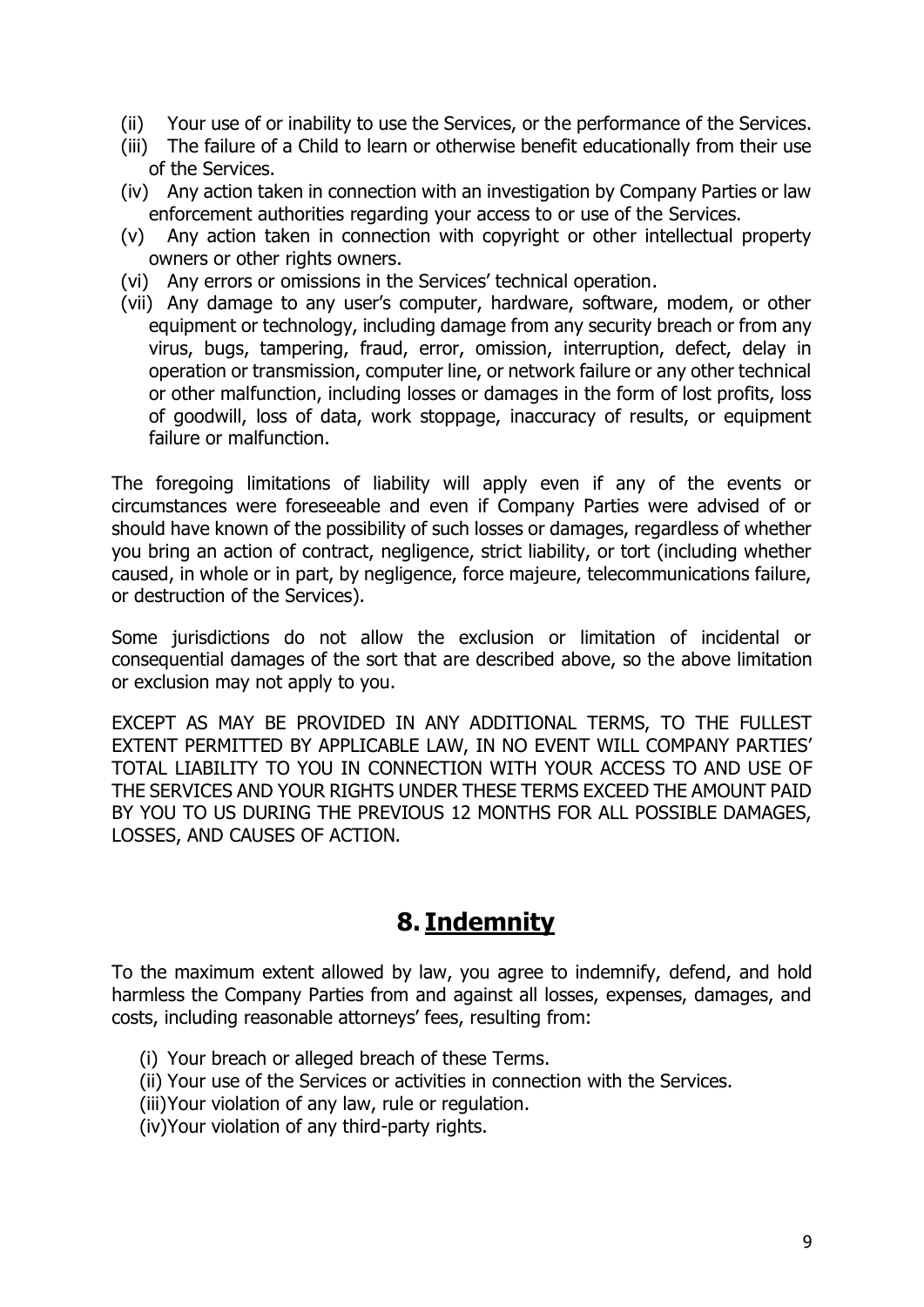The Company Parties reserve the right to assume, at their sole expense, the exclusive defense and control of any matter subject to indemnification by you, in which event you will fully cooperate with the Company Parties in asserting any available defenses. You will not, in any event, settle any claim without our prior written consent.

# **9. Infringement Policy and Reporting Procedure**

<span id="page-9-0"></span>In accordance with the Copyright, Designs and Patents Act of 1998 (the **DPA**), our designated agent to receive notices of copyright infringement is our General Counsel, who may be reached by email at enquiries@resusrangers.com, or by postal mail at Basepoint Business Centre, Denton Island, Newhaven, BN9 9BA. If you believe that your material has been posted on, or distributed via, the Services in a way that constitutes copyright infringement, please provide the following information as required by the DPA:

- (i) A physical or electronic signature of a person authorised to act on behalf of the owner of an exclusive right that is allegedly infringed (the "complaining party").
- (ii) Identification of the copyright work(s) claimed to have been infringed.
- (iii)Identification of the material that is claimed to be infringing or to be the subject of infringing activity and information reasonably sufficient to permit us to locate the material.
- (iv)Information reasonably sufficient to permit us to contact the complaining party.
- (v) A statement that the complaining party (name, address, telephone number, and email address) has a good-faith belief that use of the material in the manner complained of is not authorised by the copyright owner, its agent, or the law.
- (vi)A statement that the information in the notification is accurate, and under penalty of perjury, that the complaining party is authorised to act on behalf of the owner of an exclusive right that is allegedly infringed.

The DPA provides that a person who knowingly materially misrepresents that material or an activity is infringing may be subject to liability. We may send the information in the notice from the complaining party to the person who provided the allegedly infringing material.

# **10. Data Protection: GDPR**

<span id="page-9-1"></span>In accordance with General Data Protection Regulation (GDPR), personal data shall be:

(i) Processed lawfully, fairly and in a transparent manner in relation to the data subject.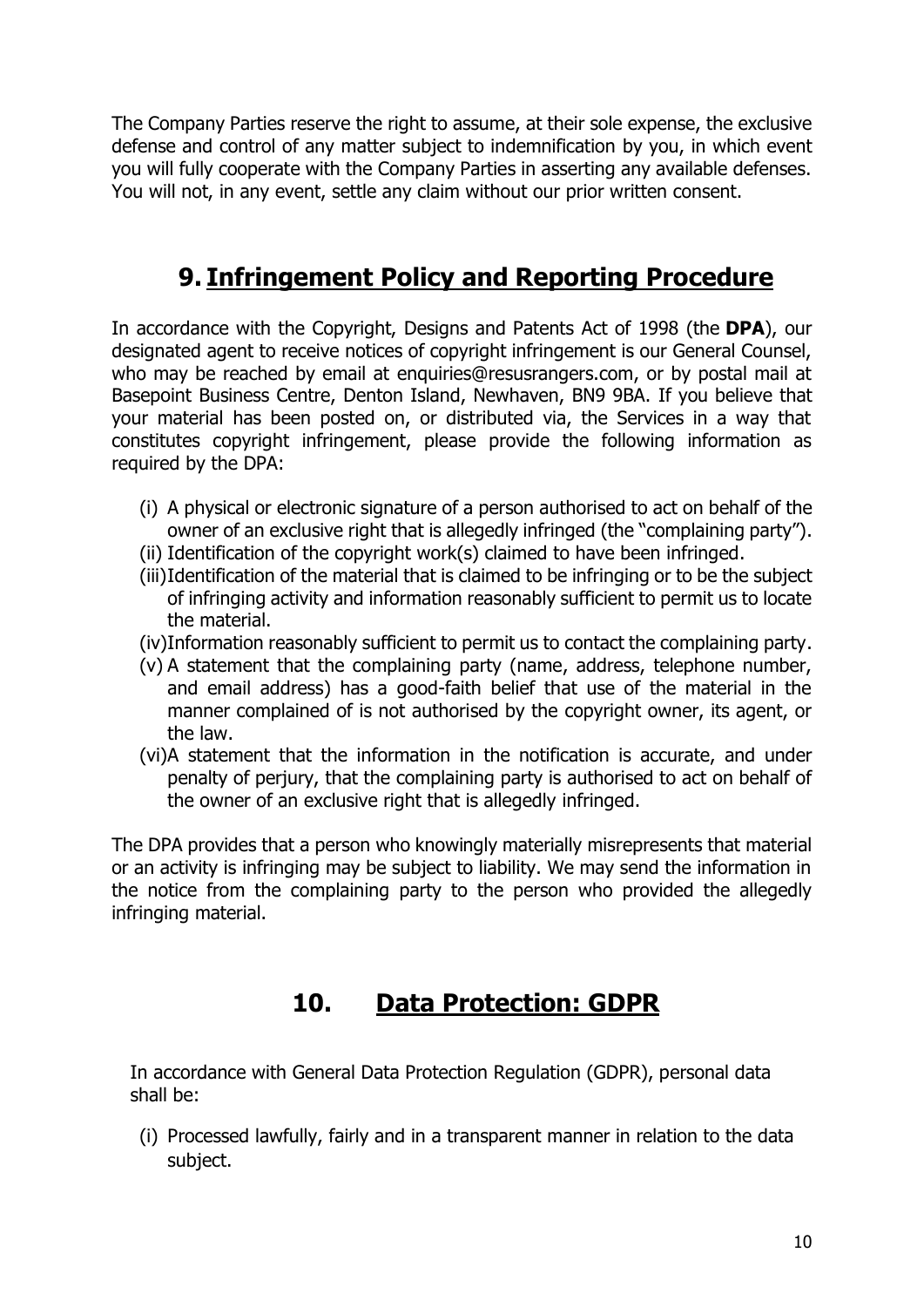- (ii) Collected for specified, explicit and legitimate purposes and not further processed in a manner that is incompatible with those purposes; further processing for archiving purposes in the public interest, scientific or historical research purposes or statistical purposes shall not be considered to be incompatible with the initial purposes.
- (iii)Adequate, relevant and limited to what is necessary in relation to the purposes for which they are processed.
- (iv)Accurate and, where necessary, kept up to date; every reasonable step must be taken to ensure that personal data that are inaccurate, having regard to the purposes for which they are processed, are erased or rectified without delay.
- (v) Kept in a form which permits identification of data subjects for no longer than is necessary for the purposes for which the personal data are processed; personal data may be stored for longer periods insofar as the personal data will be processed solely for archiving purposes in the public interest, scientific or historical research purposes or statistical purposes subject to implementation of the appropriate technical and organisational measures required by this Regulation in order to safeguard the rights and freedoms of the data subject.
- (vi)Processed in a manner that ensures appropriate security of the personal data, including protection against unauthorised or unlawful processing and against accidental loss, destruction or damage, using appropriate technical or organisational measures.

### **11. Wireless Features**

<span id="page-10-0"></span>The Services may offer certain features and services that are available to you via your wireless Internet Device (collectively, **Wireless Features**). Your carrier may charge standard messaging, data, and other fees, which may appear on your wireless bill or be deducted from your prepaid balance. Your carrier may prohibit or restrict certain Wireless Features, and certain Wireless Features may be incompatible with your carrier or wireless Internet Device. You agree that as to the Wireless Features for which you are registered, we may send communications to your wireless Internet Device regarding us or other parties. If you have registered via the Services for Wireless Features, then you agree to notify us of any changes to your wireless number (including phone number) and update your Account to reflect the changes.

### **12. Submission of Feedback**

<span id="page-10-1"></span>Under certain circumstances, we might ask Users for feedback or ideas as to their experiences with our Services. If you choose to provide us with feedback, you acknowledge and agree: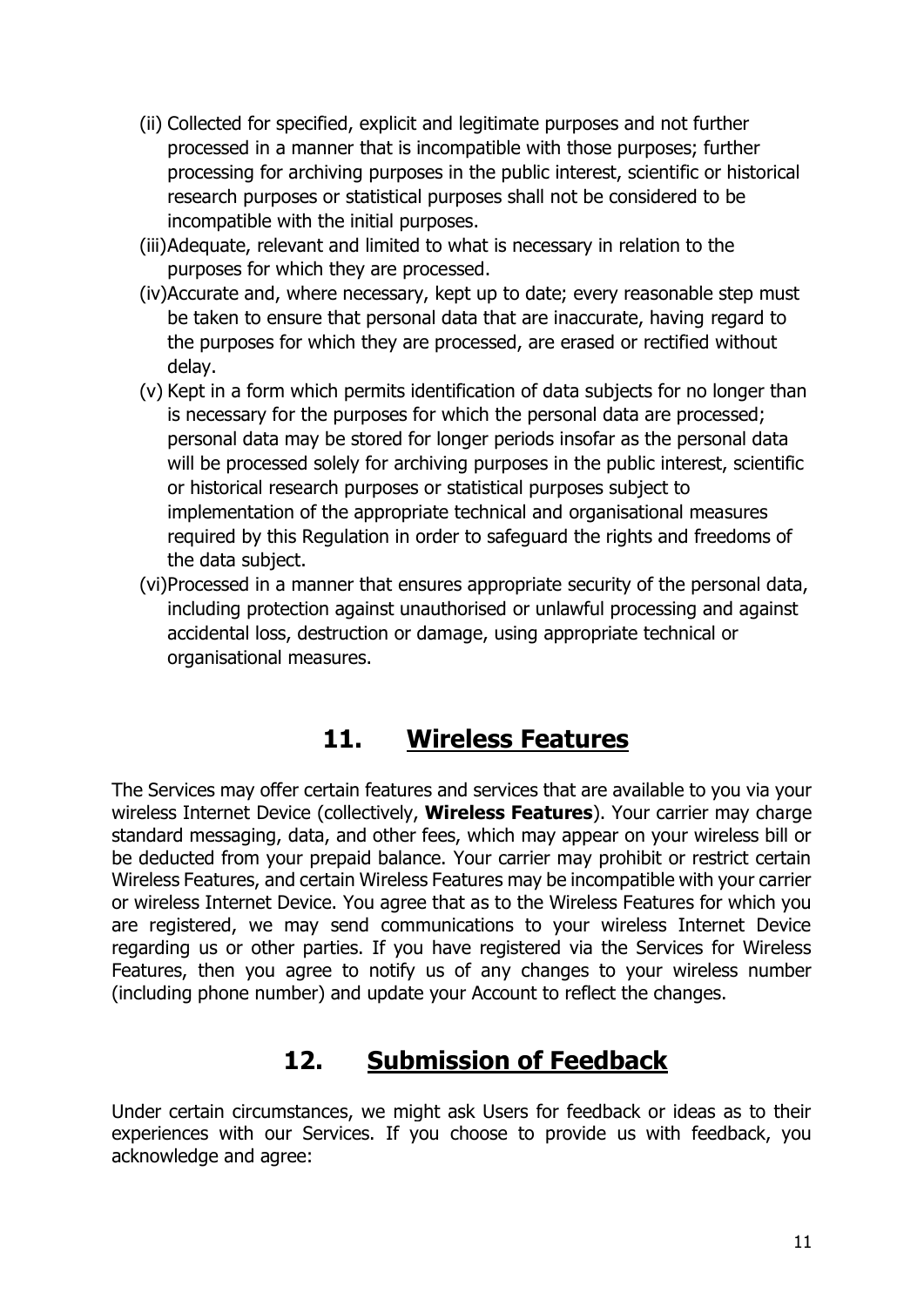- (i) That you have no expectation of review, compensation, or consideration of any type for any such feedback or ideas.
- (ii) We will be free to use and exploit such feedback or ideas in our discretion and without compensation or obligation to you.

#### **13. General Provisions**

- <span id="page-11-0"></span>**A. Termination and Suspension.** We reserve the right to discontinue the Services or suspend or terminate your access to it, including any Accounts, at any time, without notice, for any reason and without any obligation to you or any third party. If any information that you provide, or if we have reasonable grounds to suspect that any information that you provide, is false, inaccurate, or otherwise violates these Terms or any Additional Terms, then we may suspend or terminate your Account or deny you access to all or part of the Services. Any suspension or termination will not affect your obligations to us, including any payment obligations to us, and you will not be entitled to a refund of any payments. Upon suspension or termination of your access to the Services, or upon notice from us, your License to use the Services will terminate immediately.
- **B. Communications.** When you communicate with us electronically, such as via a Services communication tool, you consent to receive communications from us electronically. Please note that we will do our best to respond to your inquiry, but it may take us some time. You agree that all agreements, notices, disclosures, and other communications that we provide to you electronically satisfy any legal requirement that such communications be in writing.
- **C. Operation of Services; International Issues.** We control and operate the Services from our headquarters in New Haven, UK. If you use the Services from other locations, you are responsible for compliance with applicable local laws regarding your online conduct and acceptable content, if and to the extent local laws apply (for example, any local education regulatory or data privacy laws). You and we disclaim any application of the Convention on Contracts for the International Sale of Goods.
- **D. Severability; Interpretation.** If any provision of these Terms, or any Additional Terms, is for any reason deemed unenforceable by a court or arbitrator, you agree that every attempt will be made to give effect to the parties' intentions as reflected in that provision, and the remaining provisions contained in this Agreement will continue in full force and effect. You agree that these Terms, and Additional Terms, will not be construed against us because we drafted them.
- **E. Assignment.** We may assign our rights and obligations under these Terms, or any Additional Terms, in whole or in part, to any party at any time without any